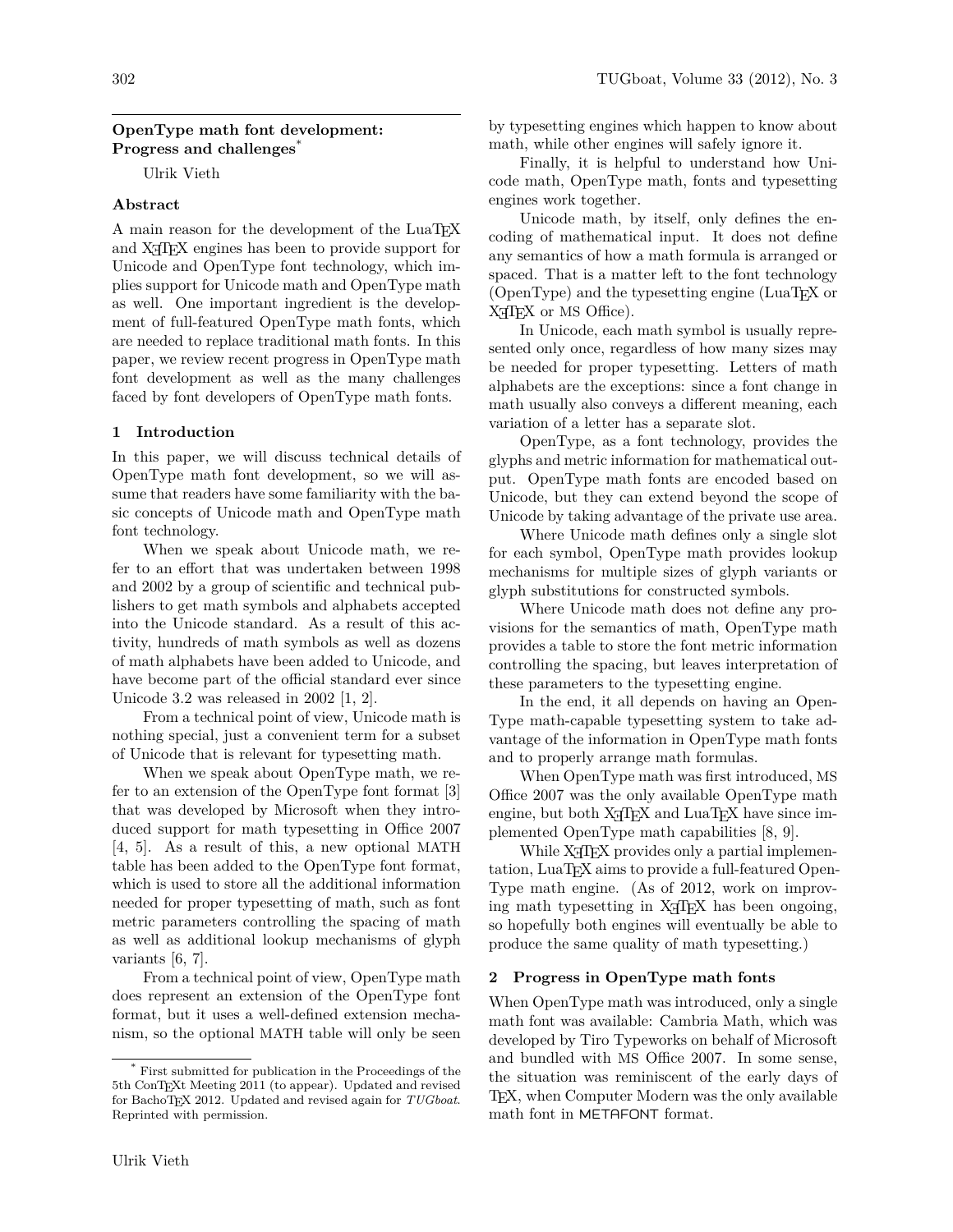In recent years, several more OpenType math fonts have been added, so by the time of writing the first revision of this paper (September 2011) we had at least 4 math fonts available as released versions:

- Cambria Math, by Tiro Typeworks on behalf of Microsoft [\[11\]](#page-5-9),
- Asana Math, by Apostolos Syropoulos [\[12\]](#page-5-10),
- XITS Math, by Khaled Hosny, derived from the STIX fonts [\[13,](#page-5-11) [14\]](#page-5-12),
- Latin Modern Math, by the GUST e-foundry [\[15,](#page-5-13) [16\]](#page-5-14) (released in June 2011).

In the meantime, several additional choices of math fonts that were under development have been completed and released as well:

- Minion Math, by Johannes Küster [\[17\]](#page-5-15),
- Lucida Math, by Khaled Hosny on behalf of TUG, designed by Bigelow & Holmes [\[18,](#page-5-16) [19\]](#page-5-17) (released in March 2012),
- TEX Gyre Pagella Math, by the GUST e-foundry [\[20\]](#page-6-0) (released in June 2012),
- TEX Gyre Termes Math, by the GUST e-foundry [\[20\]](#page-6-0) (released in October 2012).

Finally, two more math font projects are under development or have been announced:

- Neo Euler, by Khaled Hosny on behalf of DANTE, designed by Hermann Zapf [\[21,](#page-6-1) [22\]](#page-6-2),
- Maxwell Math, by Tiro Typeworks [\[23\]](#page-6-3).

Given all these recent and ongoing font projects, we now have OpenType math font support for a number of popular text typefaces, such as Latin Modern, Times, Palatino, Lucida Bright, and Minion, although some of these are non-free, but subject to the usual industry proprietary licensing.

In some sense, the situation is now reminiscent of the early days of PostScript font support for TEX, when choices of math fonts were still very few, but several popular typefaces were already supported.

An interesting note is that these fonts have been developed by relatively few teams and individuals: Tiro Typeworks (Cambria, Maxwell), the GUST efoundry (Latin Modern, TEX Gyre), and Khaled Hosny (XITS (with STIX), Neo Euler, Lucida), in addition to the solo efforts by Johannes Küster (Minion Math), and Apostolos Syropoulos (Asana Math).

We may conclude that OpenType math font development remains a very challenging task, that has been mastered by only a few.

#### **3 References for OpenType math**

Before we consider the challenges faced by font developers of OpenType math fonts, it may be worthwhile to consider the question: What is the basis for OpenType math font development?

First, there is a specification of the OpenType MATH table, developed by the Microsoft typography group. The specification is officially considered experimental and is available only on request, so it has remained unpublished for years, despite the fact that it has been widely adopted as a *de facto* standard by typesetting engines and font tools.

Next, there is a reference implementation of an OpenType math font, Cambria Math, developed by Tiro Typeworks on behalf of Microsoft. This font is widely available, and can be viewed with font editors such as FontForge, making it easily possible to study how it is constructed and what it contains.

Finally, there is a reference implementation of an OpenType math typesetting engine, namely MS Office, developed by the Microsoft Office group. Unlike the specification, which is at least somewhat open, the reference implementation is completely closed and off-limits, so it is impossible to see how the specification is actually implemented.

Given this scenario, developers of OpenType math fonts or engines face the problem of determining what defines the reference behavior and what may be needed to make their fonts behave correctly with different typesetting engines.

First, the OpenType math specification may not be perfect, leaving some gray areas open to questions or interpretations. For example, there is hardly any description when to apply italic correction.

Next, the reference OpenType math font may not be perfect either. For example, it may have some incorrect parameter settings, which may confuse some engines when interpreting the parameter values literally.

Finally, the reference OpenType math engine may not be perfect either. For example, it may have interpreted the specification in certain ways, or it may have included some workarounds to patch certain problems in the reference font.

In LuaTEX, the implementation of the math engine has followed the specification as much as possible, but in case of doubt, it has chosen to follow the reference implementation. OpenType math fonts developed and tested with LuaT<sub>EX</sub> should work with MS Office equally well, although they may not work quite as well with earlier versions of X<sub>T</sub>T<sub>F</sub>X.

## **4 OpenType math development challenges**

Development of OpenType math fonts is challenging for many reasons. Besides the inherent complexity, the size of the project is also a factor. Typical examples of OpenType math fonts may include between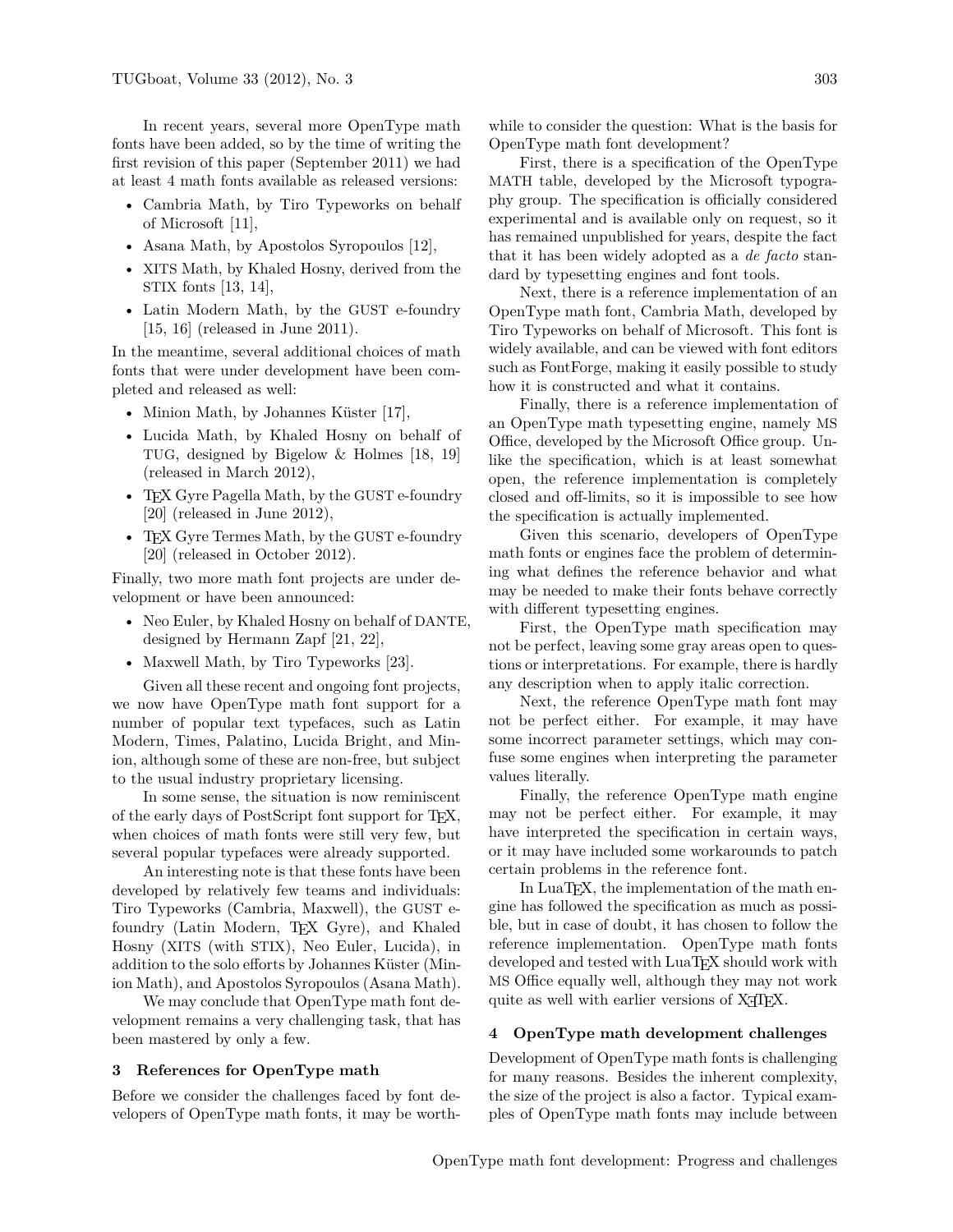1500 and 2500 symbols or letters, not counting size variants or optical design sizes. Besides technical issues and design issues, achieving some level of completeness is already a challenge by itself.

#### **4.1 Completeness of math symbols**

Unicode math defines thousands of math symbols in all. However, developers of OpenType math fonts can choose what to implement and will typically implement only a subset of the most important symbols, accepting some level of incompleteness.

Most OpenType math fonts include a common subset, comparable to what is in traditional TFX math fonts based on 7-bit or 8-bit encodings, but very few OpenType math fonts will provide the complete set of math symbols defined in Unicode.

At the moment, XITS Math is the most complete of all available OpenType math fonts, because it is based on the STIX fonts [\[24\]](#page-6-4), which have taken nearly a decade to design and review all the glyphs.

At the other end of the spectrum, Neo Euler is the least complete of all OpenType math fonts, which is understandable given that Euler always had to rely on borrowing symbols from other fonts.

All the other available OpenType math fonts rank somewhere in between these extremes, with each of Asana Math, Lucida Math, and Minion Math providing some ranges of additional symbols that go beyond the scope of Cambria Math. By comparison, Latin Modern Math is still far less complete.<sup>[1](#page-2-0)</sup>

One important factor to consider when converting TEX math fonts to OpenType format is that a number of macros need to be replicated by designed symbols. This will include symbols such as triple dots, double and triple integrals, negated or stacked symbols, arrows with hooks or tails, long arrows, over- and underbraces.

In the end, how much incompleteness can be tolerated depends on actual usage. If you are using only basic math, the symbol coverage of any available font will suffice, but if you need some special notations, it may be worthwhile to check to see which fonts provide the required symbols.

Probably the best reference of Unicode math symbols for various OpenType math fonts can be found in the documentation of the unicode-math package [\[25\]](#page-6-5).

#### **4.2 Completeness of math alphabets**

Unicode math defines more than a dozen shapes of math alphabets:

- 4 shapes of sans-serif (regular, italic, bold, bold italic), some including Latin and Greek,
- 2 shapes of Script/Calligraphic (regular, bold), each including upper- and lowercase,
- 2 shapes of Fraktur/Blackletter (regular, bold), each including upper- and lowercase,
- 1 shape of open face or Blackboard bold (regular), also including upper- and lowercase.

Once again, developers of OpenType math fonts can choose what to implement and will typically implement a common subset of the most important alphabets, but will not necessarily provide all the shapes.

Except for Neo Euler, which has only an upright shape by design, most fonts include at least 4 shapes of the main serif alphabet, but the completeness of other math alphabets varies considerably.

Some fonts may not include any sans-serif at all, some may include only an incomplete range of sansserif (only Latin, no Greek), some may be missing bold Script and Fraktur, and some may be missing lowercase Script or lowercase and numerals in Blackboard Bold.

Besides missing some alphabets, some fonts may also provide some additional alphabets, such as an alternative italics, or a different style of Script or Calligraphic. Typically, these alphabets will have to be accessed via OpenType features using numbered stylistic sets.

As mentioned above, how much incompleteness is tolerable depends on your usage. If you are typesetting physics, you may well be interested in having a bold sans-serif alphabet for typesetting tensors, but you may need them only a few times in a series of books. In such cases, you may ask if you really need Greek for tensors, or if you can do with Latin only. And if you do need Greek for tensors, you may ask if you really need lowercase Greek, or if you can do with uppercase Greek only.

Depending on your requirements, your choices of math fonts providing the required alphabets may be limited, or you may be able to avoid the limitations. Finally, you may also consider substituting another font for certain math alphabets.

Taking advantage of stylistic sets or range substitutions depends on support by macro packages, but such features are already provided (for LAT<sub>EX</sub>) by the unicode-math and fontspec packages (on top of luaotfload)  $[26, 27, 28, 29]$  $[26, 27, 28, 29]$  $[26, 27, 28, 29]$  $[26, 27, 28, 29]$  $[26, 27, 28, 29]$  $[26, 27, 28, 29]$ .

## **4.3 Choosing typefaces for math alphabets**

Unicode math combines a number of different shapes of math alphabets into a single font, including a

<span id="page-2-0"></span> $1$  However, the updates of Latin Modern Math and TFX Gyre Math in October 2012 have made them much more complete than their original releases.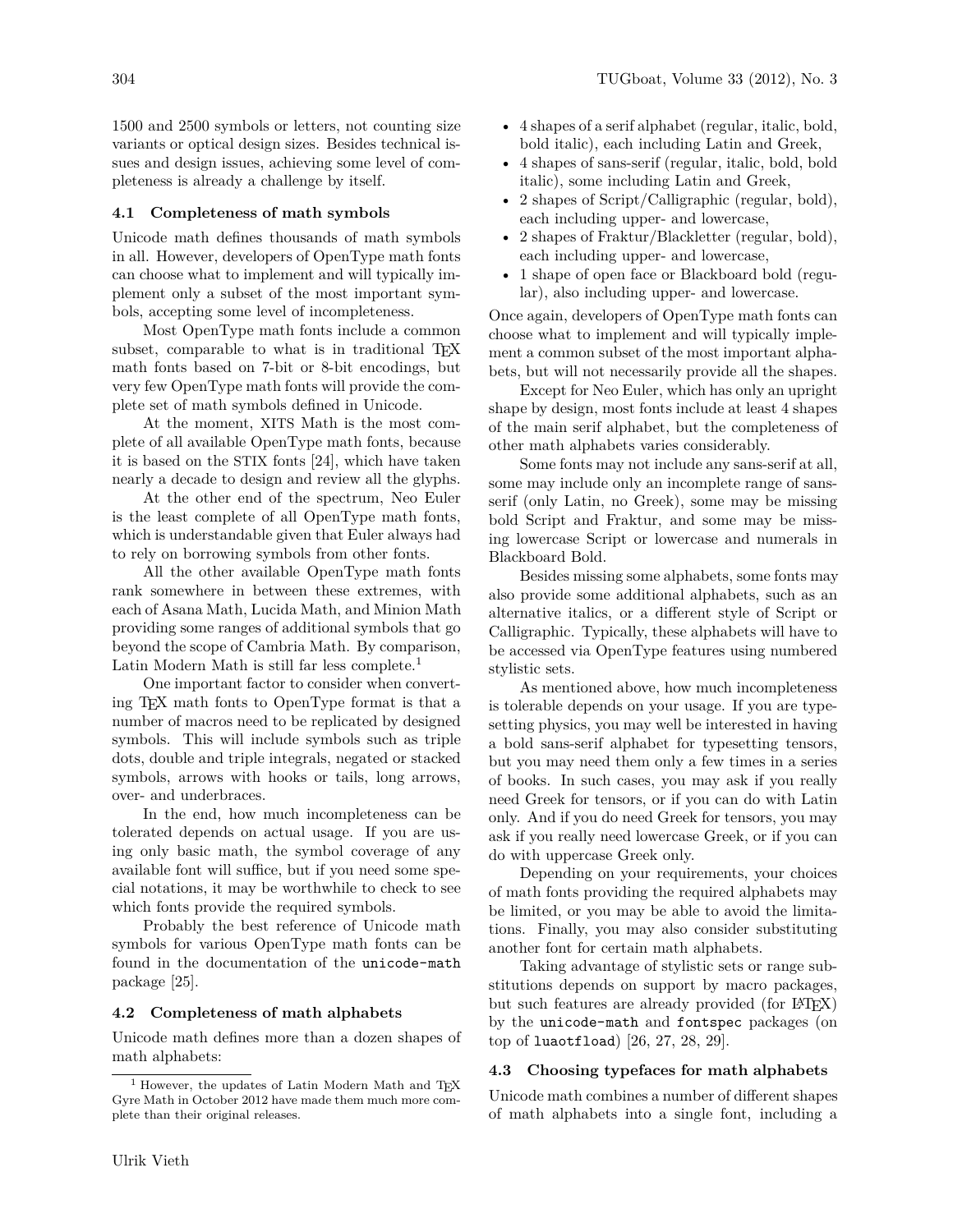matching serif and sans-serif typeface, a Script or Calligraphic, a Fraktur or Blackletter, a Blackboard bold, and a typewriter design (which we will ignore).

In the case of comprehensive font families, such as Latin Modern or Lucida, the choice of matching typeface designs will be obvious, as there is already a set of serif, sans-serif, and other font shapes that have been designed to be used together.

In other cases, however, choosing a set of matching typeface designs leads to a non-trivial design question: What is the proper choice of a sans-serif to be combined with a given serif font?

For a Times-like serif font (as in XITS Math), Arial or Helvetica may be an obvious choice of a sans-serif font (although this is debatable), but what should be used with Palatino or Euler? Should the sans-serif be another Hermann Zapf design (such as Optima)? What should be used with Minion? Should the sans-serif be another Adobe design (such as Myriad)? Or should it be something entirely different?

Should the sans-serif be a matching design with similar characteristics or should it be a contrasting design? How much similarity is needed to achieve consistency? How much contrast is needed to make individual letters clearly distinguishable?

Answers to such fundamental design questions may not be clear or obvious, but at some point font designers or developers will have to make a choice, or choose not to make a choice.

In some cases, such as for Minion Math or Neo Euler, decisions have been deliberately left open, leaving the fonts incomplete without any sans-serif alphabets. In other cases, such as for Asana Math (derived from pxfonts and cbgreek), decisions seem to have been taken based on what was available or which sans-serif fonts offered a suitable set of Greek besides Latin.

Besides the choice of sans-serif, similar design decisions may arise for the choice of Script, Calligraphic, Fraktur, or Blackboard Bold designs.

For Script, Calligraphic, or Fraktur, there seems to be considerable agreement among different font designers regarding the typical look of these shapes. Several different fonts seem to be very similar in the overall style, although each is still different in its individual design, as was discussed in a separate article by Michael Sharpe [\[30\]](#page-6-10).

For Blackboard Bold, however, some very different approaches have been favored by different designers. In some cases, such as Cambria Math or Minion Math, the Blackboard Bold design is derived from an open face version of the main serif font. In other cases, such as XITS Math, Lucida Math, and Latin Modern Math, the Blackboard Bold is a very different style (typically sans-serif), which may be unrelated to the main sans-serif font.

#### **4.4 Choices of Script (Calligraphic)**

Design choices of Script alphabets fall into several groups, being fairly similar within a group. One group favors a very embellished style of Script:

| XITS Math   | $\mathcal{A}\mathcal{B}\mathcal{C}\mathcal{X}\mathcal{Y}\mathcal{I}$ abcxyz            |
|-------------|----------------------------------------------------------------------------------------|
| Asana Math  | $\mathcal{A}\mathcal{B}\mathcal{C}\mathcal{X}\mathcal{Y}\mathcal{I}$ ab $cx$ y $z$     |
| Lucida Math | ABCXYZabcxyz                                                                           |
| TG Termes   | $\mathcal{A}\mathcal{B}\mathcal{C}\mathcal{X}\mathcal{Y}\mathcal{Z}$ a b $c$ x $y$ $z$ |

Another group favors a restrained style of Script:

| Cambria Math | ${\mathcal{A}}{\mathcal{B}}{\mathcal{C}}{\mathcal{X}}{\mathcal{Y}}{\mathcal{Z}}$ ab $c{\mathcal{X}}{\mathcal{Y}}{\mathcal{Z}}$ |
|--------------|--------------------------------------------------------------------------------------------------------------------------------|
| LM Math      | ABCXYZ                                                                                                                         |
| Neo Euler    | ABCXYZ                                                                                                                         |
| TG Pagella   | $A\mathcal{B}\mathcal{C}\mathcal{X}\mathcal{Y}Z$ abcxyz                                                                        |

Finally, several fonts also provide a Calligraphic as an alternative to Script (usually for uppercase only):

| XITS Math   | $\mathcal{AB}\mathcal{C}\mathcal{X}\mathcal{Y}\mathcal{Z}$ (StylisticSet=1) |
|-------------|-----------------------------------------------------------------------------|
| Lucida Math | $ABCXYZ$ (StylisticSet=4)                                                   |

It is noteworthy that Latin Modern Math currently does not provide the traditional Calligraphic style from Computer Modern as an alternative set, but that might be added in the future.

# **4.5 Choices of Fraktur (Blackletter)**

Design choices of Fraktur alphabets are also similar among different fonts:

| XITS Math    | ABCXOZ abcxyz |
|--------------|---------------|
| Asana Math   | ABCXOZ abcxn3 |
| Cambria Math | ABCXOZ abcxn3 |
| TG Termes    | ABCXYZ abcxp3 |
| TG Pagella   | ABCXQ3 abcxn3 |
| LM Math      | ABCXQ3 abcrnz |
| Neo Euler    | ABCXQ3 abcynz |

In this case, LM Math, TG Pagella, and Neo Euler are all based on the same design of Euler Fraktur, whereas TG Termes is based on another source.

The only exception is Lucida Math, which features a completely different style of Blackletter:

#### Lucida Math ABCXY5 abcxy3

This may be seen as a example that not every Blackletter font is equally well suited for use in math.

## **4.6 Choices of Blackboard Bold**

Design choices of Blackboard Bold alphabets again fall into multiple groups. One group favors a serif design which is derived from the main serif font: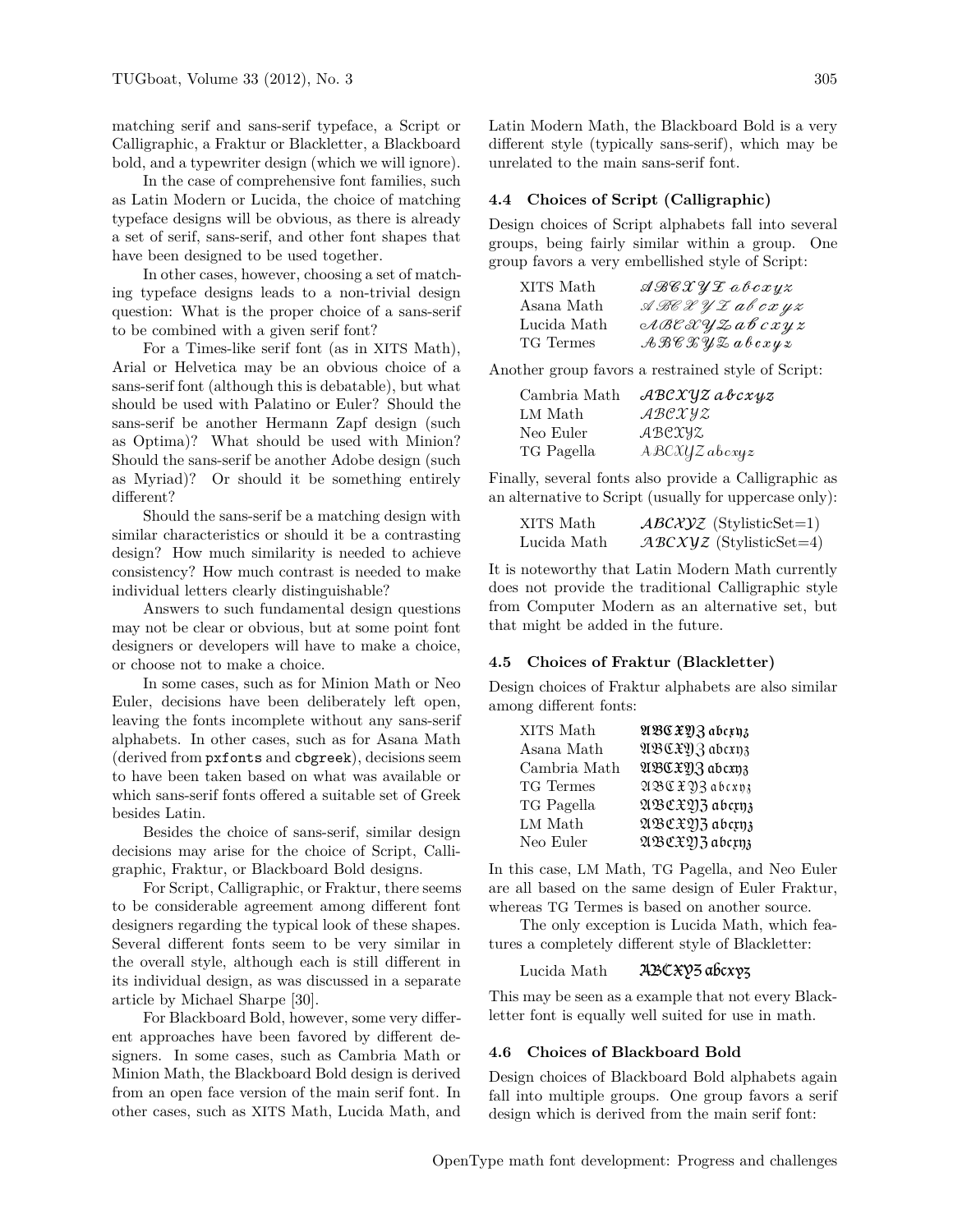| ABCNOPQRXYZabc012   |
|---------------------|
| ABCNOPQRXYZ abc 012 |
| ABCNOPQRXYZ 012     |
| ABCNOPQRXYZabc012   |
| ABCNOPQRXYZabc012   |
|                     |

Another group favor a sans-serif design which may be unrelated to the main sans-serif font:

| XITS Math   | ABCNOPORXYZabc012   |
|-------------|---------------------|
| Lucida Math | ABCNOPORXYZ         |
| LM Math     | ABCNOPQRXYZ abc 012 |

Finally, the designs of individual letters can vary significantly among different math fonts, and are an additional consideration in font choice. For example, some users may have fairly strong preferences regarding such details as to whether the stem or the diagonal of the letter 'N' is double-struck.

# **4.7 Design issues of math alphabets**

Besides the high-level design questions regarding the choice of matching typefaces for math alphabets to be assembled in an OpenType math font, there also some low-level design questions regarding the glyph shapes of individual typefaces.

In particular, we may ask: How should an upright Greek look, and how should a bold sans-serif Greek look compared to a bold serif Greek?

Unicode defines a number of math alphabets, many of which are supposed to come with a complete set of Latin and Greek for upper- and lowercase. This applies to all 4 shapes of the main serif typeface and to 2 out of 4 shapes of sans-serif.

## **4.8 Design of upright Greek alphabets**

Unlike Unicode math, traditional T<sub>EX</sub> math fonts did not provide a complete set of Greek in all shapes.

Whereas uppercase Greek, just like uppercase Latin, came in several different shapes, including serif and sans-serif versions, lowercase Greek was only available in italics and bold italics.

As it turns out, creating an upright version of lowercase Greek by removing the slant while reusing the same designs of the italic version (as for Latin Modern Math) does not guarantee good results.

Comparing the results to other designs clearly shows that some letters in the unslanted Greek appear unbalanced, in particular for  $\gamma$ ,  $\nu$ , π, ε.

 $LM Math (upright = unslanted)$ 

αβγδεζηθικλμνξοπρςστυφξψωεθφρω αβγδεζηθικλμνξοπρςστυφξψωεθφρω

 $Cambria Math (upright = designed)$ 

```
αβγδεζηθικλμνξοπρςστυφξψωεθκφρω
αβγδεζηθικλμνξοπρςστυφξψωεθκφρω
```
Obviously, font projects aiming for good results will need to take glyph design of individual math alphabets seriously, at which point a skilled font designer may be needed in addition to a font developer working on the technical aspects of font assembly.

## **4.9 Design of sans-serif Greek alphabets**

Besides the design of upright Greek letter shapes, the design of sans-serif Greek alphabets may pose another challenge to font developers.

Strictly speaking, lowercase Greek letter shapes do not have serifs at all, so whether a Greek typeface design matches the look of a serif or sans-serif largely depends on matching the typical proportions and the typical stroke thickness of such fonts.

Usually, a sans-serif design exhibits a uniform stroke thickness, whereas a serif design exhibits contrast between thin or thick strokes, but the amount of contrast may vary between different fonts.

For the purposes of typesetting physics, letters from serif and sans-serif alphabets may be used next to each other to distinguish between different types of entities (vectors or tensors) by subtle differences in font shape (serif or sans-serif).

If the serif font exhibits a high contrast (as in the case of XITS Math), it is easy to tell apart from a sans-serif font, but if the serif font has a fairly uniform thickness itself (as in the case of Lucida Math), it becomes difficult to tell which one is which.

## Lucida Math

# αβγδεζηθικλμνξοπρςστυφξψωεθχφρω αβγδεζηθικλμνξοπρςστυφξψωεθχφρω

# XITS Math

# αβγδεζηθικλμνξοπρςστυφξψωεθκφρω αβγδεζηθικλμνξοπρςστυφξψωεθχφρω

Depending on the characteristics of the font, design of a clearly distinct sans-serif Greek may depend on more factors than just stroke thickness and may also require further adjustments to glyph shapes.

## **4.10 Technical issues regarding font metrics**

Finally, besides achieving completeness and finding solutions to various design issues, there remain some technical issues to consider.

Most notably, there is an important difference in how glyph metrics are stored in OpenType math fonts as opposed to traditional T<sub>EX</sub> math fonts, and how those glyph metrics are interpreted in Open-Type math engines following the reference behavior, such as  $\text{LuaTrX}$  (as opposed to  $\text{XFX}$ ).

In traditional TEX fonts, the actual glyph width used to be represented by the combination of the nominal width and the italic correction, but in Open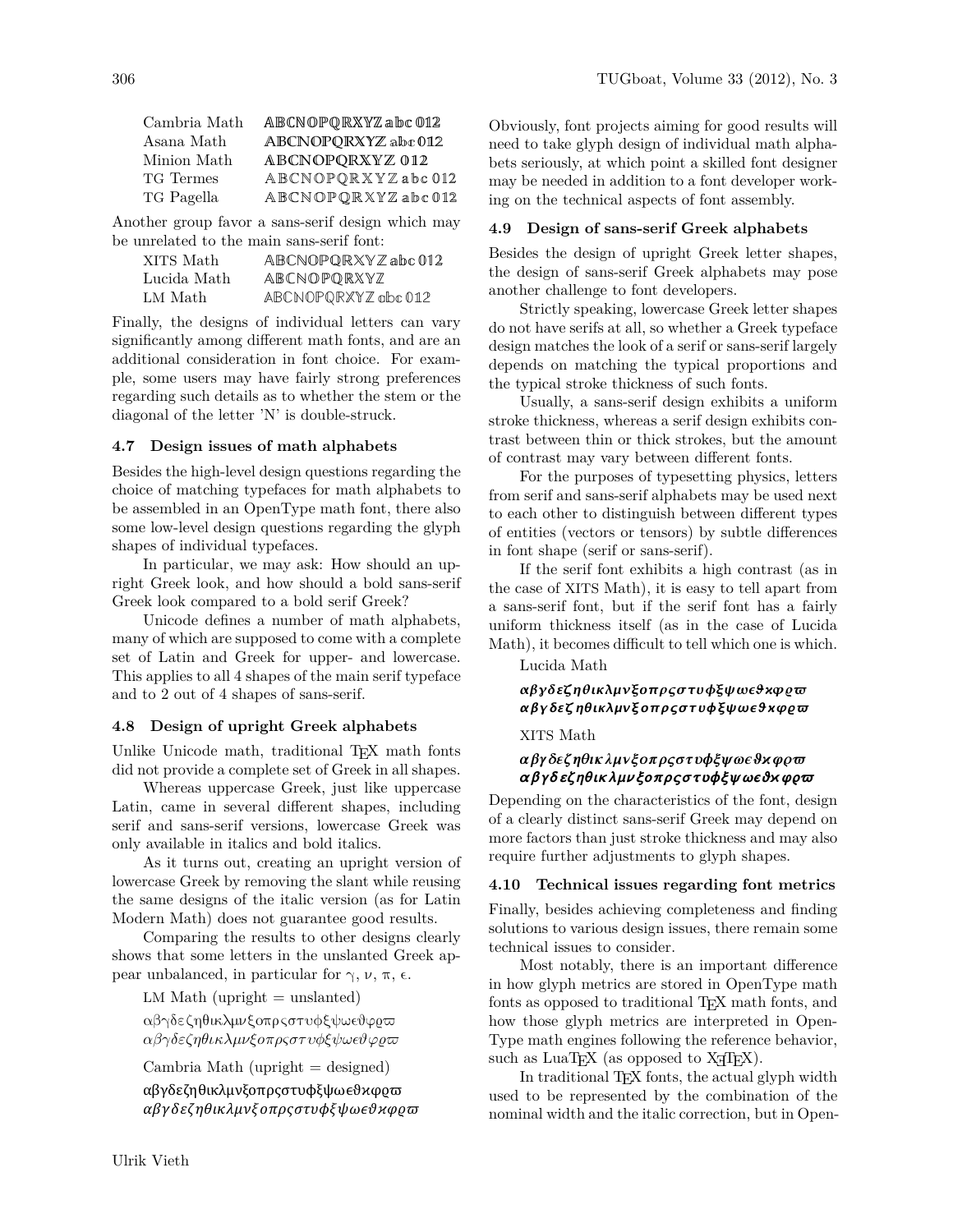Type fonts, the italic correction is disregarded, and only the nominal width is taken into account.

When converting traditional TEX math fonts to OpenType, it becomes necessary to adjust the glyph metrics to match the interpretation in Open-Type math engines to ensure proper rendering in LuaTEX, while sacrificing the rendering in current versions of X<sub>H</sub>T<sub>E</sub>X. (As of 2012, work on improving math typesetting in X<sub>T</sub>T<sub>F</sub>X has been ongoing, so hopefully both engines will eventually adopt the same interpretation of glyph metrics.)

In recent developments, several font projects besides Cambria Math have adopted the OpenType interpretation of glyph metrics, such as Lucida Math and XITS Math, while others such as Latin Modern remain to be revised. Hopefully, other font projects will eventually follow to ensure consistent behavior when switching between different OpenType math fonts or different typesetting engines.

#### **5 Conclusion**

In this paper, we have reviewed recent progress in OpenType math font development as well as the many challenges faced by font developers of Open-Type math fonts, including completeness of math symbols and math alphabets, design issues, and technical issues regarding the glyph metrics.

While significant progress has been made in recent years, resulting in recent or upcoming releases of several important OpenType math font projects, math font development remains a challenging task and more work remains to be done on developing new fonts or improving existing fonts.

#### **References**

- <span id="page-5-0"></span>[1] Barbara Beeton: Unicode and math, a combination whose time has come: Finally! *TUGboat*, 21(3), 174–185, 2000. [http://tug.org/TUGboat/tb21-3/](http://tug.org/TUGboat/tb21-3/tb68beet.pdf) [tb68beet.pdf](http://tug.org/TUGboat/tb21-3/tb68beet.pdf)
- <span id="page-5-1"></span>[2] Barbara Beeton, Asmus Freytag, Murray Sargent: Unicode Support for Mathematics. Unicode Technical Report UTR#25. 2001. <http://www.unicode.org/reports/tr25/>
- <span id="page-5-2"></span>[3] Microsoft Typography: OpenType specification, version 1.6, 2009. [http://www.microsoft.com/typography/](http://www.microsoft.com/typography/otspec/) [otspec/](http://www.microsoft.com/typography/otspec/)
- <span id="page-5-3"></span>[4] Murray Sargent: High-quality editing and display of mathematical text in Office 2007. [http://blogs.msdn.com/murrays/archive/](http://blogs.msdn.com/murrays/archive/2006/09/13/752206.aspx) [2006/09/13/752206.aspx](http://blogs.msdn.com/murrays/archive/2006/09/13/752206.aspx)
- <span id="page-5-4"></span>[5] John Hudson, Ross Mills: Mathematical Typesetting: Mathematical and scientific typesetting solutions from Microsoft. Promotional Booklet, Microsoft, 2006. <http://www.tiro.com/projects/>
- <span id="page-5-5"></span>[6] Ulrik Vieth: Do we need a Cork math font encoding? *TUGboat*, 29(3), 426–434, 2008. Reprinted in *MAPS*, 38, 3–11, 2009. [http://tug.org/TUGboat/tb29-3/](http://tug.org/TUGboat/tb29-3/tb93vieth.pdf) [tb93vieth.pdf](http://tug.org/TUGboat/tb29-3/tb93vieth.pdf) <http://www.ntg.nl/maps/38/02.pdf>
- <span id="page-5-6"></span>[7] Ulrik Vieth: OpenType Math Illuminated. *TUGboat*, 30(1), 22-31, 2009. Reprinted in *MAPS*, 38, 12–21, 2009. [http://tug.org/TUGboat/tb30-1/](http://tug.org/TUGboat/tb30-1/tb94vieth.pdf) [tb94vieth.pdf](http://tug.org/TUGboat/tb30-1/tb94vieth.pdf) <http://www.ntg.nl/maps/38/03.pdf>
- <span id="page-5-7"></span>[8] Jonathan Kew: X<sub>H</sub>T<sub>E</sub>X Live. *TUGboat*, 29(1), 151–156, 2008. [http://tug.org/TUGboat/tb29-1/tb91kew.](http://tug.org/TUGboat/tb29-1/tb91kew.pdf) [pdf](http://tug.org/TUGboat/tb29-1/tb91kew.pdf)
- <span id="page-5-8"></span>[9] Taco Hoekwater: Math in LuaT<sub>EX</sub> 0.40. *MAPS*, 38, 22–31, 2009. <http://www.ntg.nl/maps/38/04.pdf>
- [10] Hans Hagen: Unicode Math in ConT<sub>F</sub>Xt. *MAPS*, 38, 32–46, 2009. <http://www.ntg.nl/maps/38/05.pdf>
- <span id="page-5-9"></span>[11] Tiro Typeworks: Projects— Cambria Math. <http://tiro.com/projects.html>
- <span id="page-5-10"></span>[12] Apostolos Syropoulos: Asana Math Font. <http://www.ctan.org/pkg/asana-math>
- <span id="page-5-11"></span>[13] Khaled Hosny: XITS Fonts. <http://www.ctan.org/pkg/xits> [http://github.com/khaledhosny/x](http://github.com/khaledhosny/)its-math
- <span id="page-5-12"></span>[14] STIX Consortium: STIX Fonts. <http://www.ctan.org/pkg/stix> <http://www.stixfonts.org/>
- <span id="page-5-13"></span>[15] GUST: e-foundry. [http://www.gust.org.pl/projects/](http://www.gust.org.pl/projects/e-foundry) [e-foundry](http://www.gust.org.pl/projects/e-foundry)
- <span id="page-5-14"></span>[16] GUST: The lm-math font package. <http://www.ctan.org/pkg/lm-math>
- <span id="page-5-15"></span>[17] Johannes Küster: Minion Math 1.020. <http://typoma.de/en/fonts.html>
- <span id="page-5-16"></span>[18] Ulrik Vieth, Mojca Miklavec: Another incarnation of Lucida: Towards Lucida OpenType. *TUGboat*, 32(2), 169–176, 2011. [http://tug.org/TUGboat/tb32-2/](http://tug.org/TUGboat/tb32-2/tb101vieth.pdf) [tb101vieth.pdf](http://tug.org/TUGboat/tb32-2/tb101vieth.pdf)
- <span id="page-5-17"></span>[19] Karl Berry: Lucida OpenType fonts available from TUG. *TUGboat*, 33(1), 11, 2012.